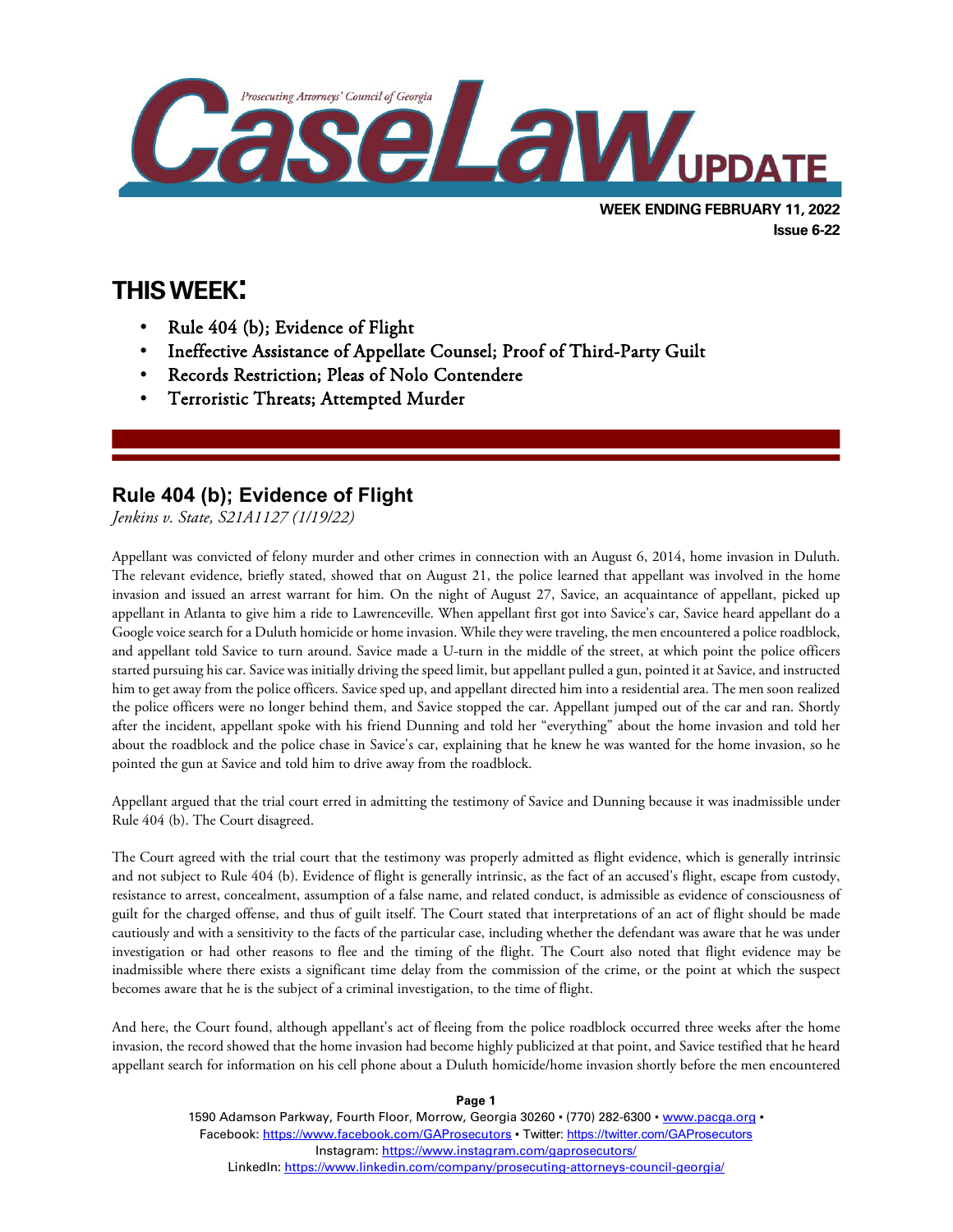

**WEEK ENDING FEBRUARY 11, 2022 Issue 6-22**

the roadblock. Then, according to Savice, when they saw the police, appellant forced Savice at gunpoint to evade them. The record further demonstrated that, at the time of these events, appellant knew he was wanted by the police for his involvement in the home invasion — he told Dunning as much. Thus, this evidence of appellant's flight from the roadblock to avoid being apprehended for the home invasion was part of the same "chain of events" and "inextricably intertwined" with the home invasion itself, despite the approximately three-week interval between the two incidents.

Nevertheless, appellant contended, the evidence was inadmissible under Rule 403. The Court again disagreed. Here, the Court found, any prejudicial impact from the flight evidence presented was outweighed by its probative value, as the evidence showed that appellant had a guilty conscience for his participation in the home invasion and wanted to avoid being apprehended. And, the Court stated, even if the trial court had erred in admitting this evidence, any such error was harmless given the weight of the other evidence admitted against appellant at trial.

## **Ineffective Assistance of Appellate Counsel; Proof of Third-Party Guilt**

*Bowen v. Noel, S21A1133 (1/19/22)*

Noel was convicted of three counts of felony murder predicated on separate counts of aggravated assault, aggravated battery, and first-degree child cruelty, and convicted of the predicate counts as well. The evidence showed that in 2007, nine-month-old Terrell Williams ("Terrell") died while in Noel's sole care. During the trial, Noel blamed Williams (Noel's intimate partner and mother of Terrell) for Terrell's injuries and tried to present evidence of three prior violent acts Williams had committed in Illinois. Specifically, in 2004, she struck a fellow high school student with a padlock and pleaded guilty to battery, receiving a one-year sentence. In 2007, she was charged with domestic battery for pushing her adult aunt to the ground; it was not clear whether this resulted in a conviction. In 2008 — between Noel's 2007 indictment and his 2009 trial in this case — Williams pleaded guilty to domestic battery with bodily harm, which Noel characterized as the stabbing of an ex-boyfriend, and she was sentenced to 18 months of probation.

The State moved in limine to exclude this evidence. Initially, Noel contended that it was admissible under former OCGA § 24- 9-84.1 as impeachment evidence. However, counsel then stated, "I'm not offering this information to impeach her. I'm going to be asking her questions about the offenses for the purposes of showing her propensity for violence and inability to control her anger," adding that "nothing could be more germane" to his defense. Following a lengthy exchange, counsel concluded by disavowing any intention of impeaching Williams: "… I'm not seeking to impeach her. That's not the goal here. That's not what I need to do. I'm only asking the questions to establish her propensity for violence and inability to control her anger, which is absolutely relevant to the facts in this case." The trial court barred the evidence as irrelevant.

After his conviction was affirmed on direct appeal, he filed a habeas petition challenging his appellate counsel's failure to raise the admissibility of the contested evidence of Williams's prior violent acts, both as impeachment under former OCGA § 24-9- 84.1 and as proof of third-party guilt. The habeas court concluded that appellate counsel provided ineffective assistance and granted the petition. The State appealed.

Noel contended that the habeas court correctly ruled that the evidence was admissible under former OCGA § 24-9-84.1. But, the Court found, the claim was not preserved at trial. Under the old Evidence Code, to preserve for any sort of review on appeal a claim that the trial court improperly excluded evidence under a particular theory, a defendant had to argue at trial that the evidence was admissible under that theory. Here, the Court found, Noel's trial counsel ultimately did not seek introduction of the contested evidence for impeachment under former OCGA § 24-9-84.1. Although counsel initially referenced that statute

**Page 2**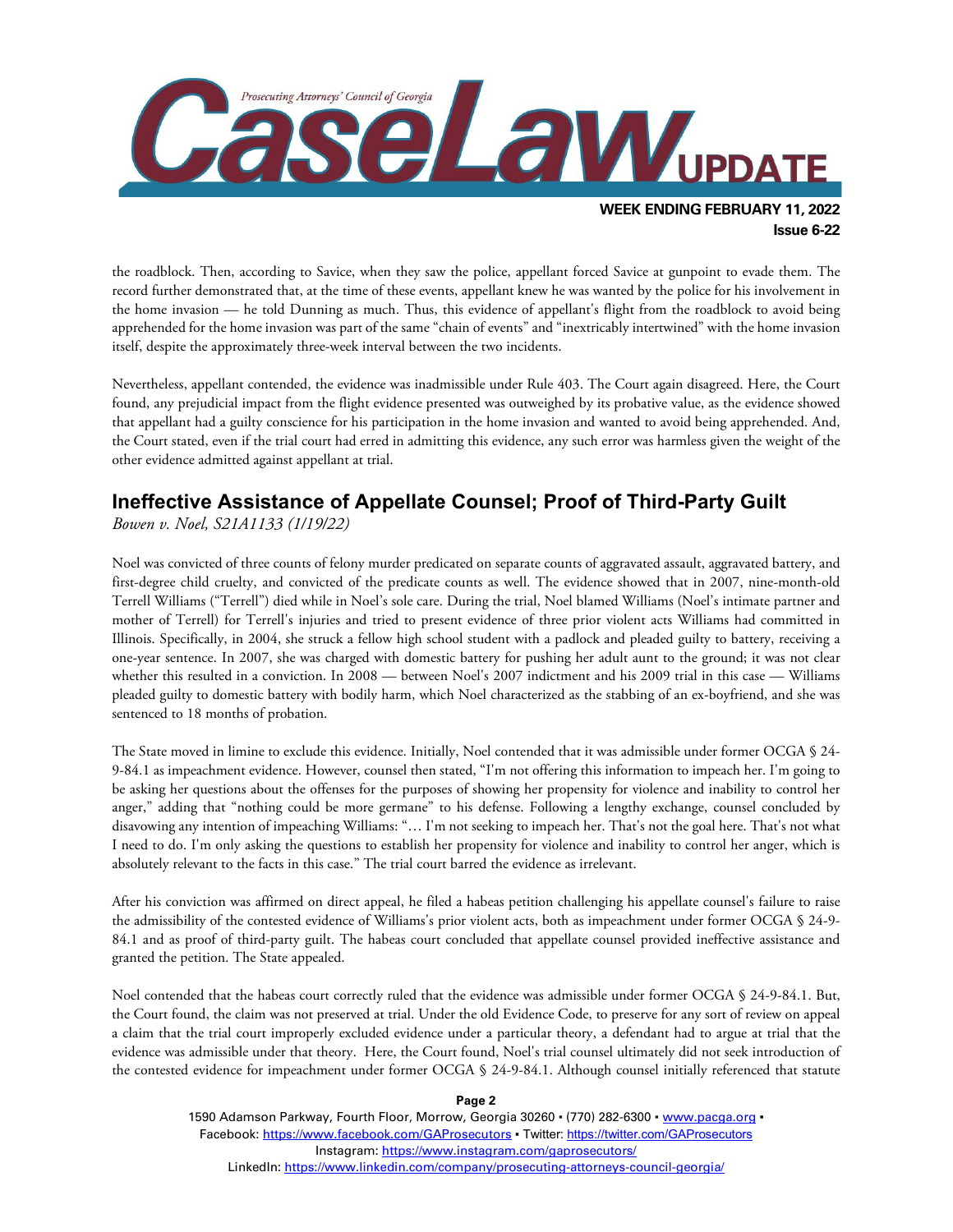

and impeachment, he concluded by saying only that the evidence was admissible to show Williams's propensity to anger, expressly disavowing an impeachment theory. Thus, the Court concluded, Noel's asserted OCGA § 24-9-84.1 error was not preserved, so appellate counsel was not deficient for failing to raise it.

Next, the Court found that pretermitting any discussion on performance, Noel failed to show prejudice from any deficiency by counsel regarding proof of third-party guilt. The Court noted that the case against Noel was not overwhelming, but neither was it particularly weak. But prejudice requires more than just a consideration of the strength of the case against Noel. It requires considering the marginal effect the introduction of the excluded evidence would reasonably have had. Here, the Court found, that effect was not reasonably likely to have been significant. None of the three incidents regarding Williams involved violence against a young child. Noel was allowed to introduce evidence that more directly gave rise to an inference of Williams's guilt her throwing Terrell into a car seat only a few days earlier, the possibility that Terrell was beaten by one of Williams's belts, and Williams's inappropriate demeanor on the way to and at the hospital. Thus, the Court determined, whatever additional inference — beyond that already arising from the admitted evidence — that might arise from three incidents of violence against adults over a four-year period was simply too tenuous to constitute prejudice in the context of this case.

Furthermore, the Court stated, this conclusion was reinforced when it compared the excluded evidence here with the evidence in other cases admitted as raising a reasonable inference of third-party guilt. The other acts in those cases had as a victim either the same person as the charged crime or a similarly vulnerable child. This distinction does not necessarily mean that the contested evidence was properly excluded from the trial; again, the Court expressed no view on that subject. But it did mean that the inference of Williams's guilt flowing from that evidence would have been substantially weaker than in those other case, which, in turn, undercut Noel's effort to carry his higher burden of showing prejudicial deficiency in appellate counsel's performance. Therefore, the Court concluded, in the light of the evidence against Noel and the comparatively weak implication of guilt the contested evidence cast on Williams, Noel was not prejudiced by any deficient performance by appellate counsel as to this issue.

### **Records Restriction; Pleas of Nolo Contendere**

*Doe v. State, A21A1750 (12/17/21)*

In 2011, as part of a negotiated plea, appellant pled nolo contendere to one count of misdemeanor habitual violator. In early 2021, appellant filed a petition for restriction pursuant to OCGA § 35-3-37 (j) (1) and (m), but later amended his petition to seek restriction pursuant to the recently amended provisions of OCGA § 35-3-37 (j) (4). The trial court ruled that appellant was not entitled to restriction because he was not convicted of the misdemeanor offense since he pled nolo contendere instead of guilty.

Appellant contended that the trial court erred in ruling that a nolo contendere plea is not a conviction within the meaning of OCGA § 35-3-37 (j) (4) (A), and that he is, therefore, ineligible for record restriction. The Court agreed.

The Court noted that subsection (j) (4) (A) allows a defendant to request record restriction access to criminal history records where the defendant has been convicted of a misdemeanor provided that the defendant has completed the terms of his or her sentence and has not been convicted of any crime in any jurisdiction for at least four years prior to filing a petition. If the defendant satisfies these requirements, the trial court must then weigh the benefits of a proposed judicial action against the harms.

The Court stated that it is well settled that a plea of nolo contendere constitutes a conviction. A plea of nolo contendere itself cannot be used in another case as an admission of guilt. However, a defendant sentenced under such a plea is held to have been

> 1590 Adamson Parkway, Fourth Floor, Morrow, Georgia 30260 · (770) 282-6300 · [www.pacga.org](http://www.pacga.org/) · Facebook:<https://www.facebook.com/GAProsecutors> . Twitter[: https://twitter.com/GAProsecutors](https://twitter.com/GAProsecutors) Instagram[: https://www.instagram.com/gaprosecutors/](https://www.instagram.com/gaprosecutors/) LinkedIn:<https://www.linkedin.com/company/prosecuting-attorneys-council-georgia/>

**Page 3**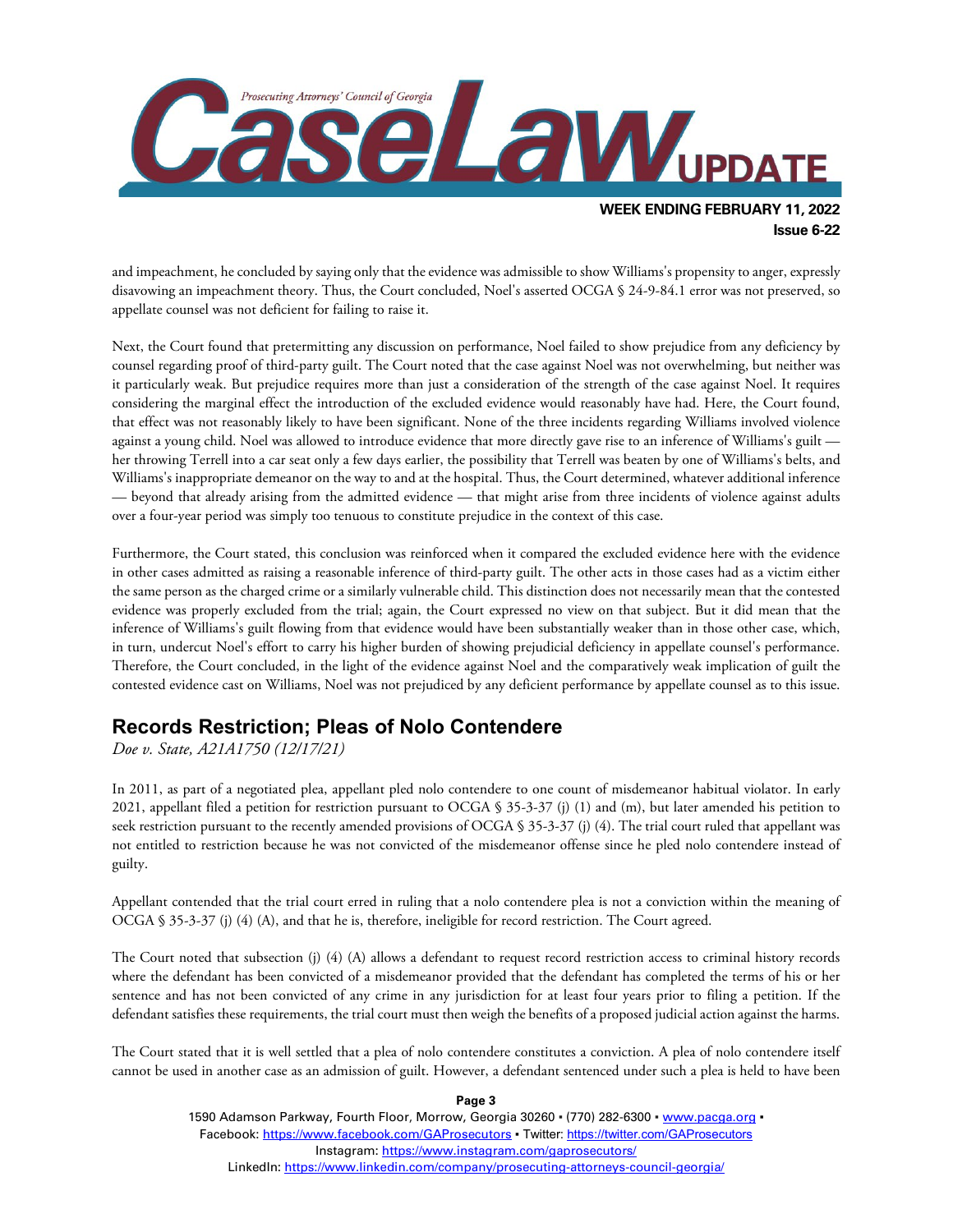

adjudged guilty and convicted. This is in accordance with general law that a sentence based on a plea of nolo contendere is a conviction but that the plea is technical only and does not constitute an admission of guilt in any other case, not even in a civil case involving the same act. Accordingly, the Court held, because the trial court erred in concluding that a plea of nolo contendere is not a conviction under subsection (j) (4) (A), it did not proceed to apply the statutory balancing test. Consequently, the Court reversed the trial court's denial of appellant's petition for record restriction under OCGA § 35-3-37 (j) (4) (A) and remanded the case back to the trial court to weigh the competing interests of the harm to appellant's privacy against the public's interest in access to appellant's criminal record.

#### **Terroristic Threats; Attempted Murder**

*Stapleton v. State, A21A1789 (12/27/21)*

Appellant was indicted for terroristic threats (Count 1) and attempted murder (Count 2). Appellant apparently intended to shoot-up an elementary school. He filed general and special demurrers to both counts. The trial court denied the motions but granted appellant a certificate of immediate review. The Court granted appellant's petition for interlocutory appeal.

Appellant argued that Count 1, charging terroristic threats, was deficient because it did not allege that he communicated the alleged threat or intended that it be communicated to the named victims, an essential element of the offense. The Court noted that Count 1 charged that appellant "did with the purpose of terrorizing [numerous individuals], threaten to commit a crime of violence to wit: Murder by way of a Burn/aka Kill aka/Hit List." Thus, the indictment clearly recited the language of the statute that sets out all the elements of the offense of terroristic threats. And, while it is true that the crime of making terroristic threats focuses solely on the conduct of the accused and is completed when the threat is communicated to the victim with the intent to terrorize, that the message was not directly communicated to the victim would not alone preclude a conviction where the threat is submitted in such a way as to support the inference that the speaker intended or expected it to be conveyed to the victim. Furthermore, this requirement is implicit in the two essential elements of terroristic threats set forth in OCGA § 16-11-37: (a) that the defendant threatened to commit a crime of violence against the victim, and (b) that the defendant did so with the purpose of terrorizing the victim. Thus, the Court concluded, because Count 1 recites the statutory language setting out all the elements of the offense under OCGA § 16-11-37 (b) (1) (A) and (b) (2) (A), the count is sufficient to withstand a general demurrer.

Next, appellant contended that Count 2 was also subject to a general demurrer. The Court noted that in Count 2, the State charged appellant with criminal attempt to commit murder by alleging that he created a "hit list," created a list of supplies to carry out the murders and brought a firearm to school. Appellant argued that these acts did not constitute substantial steps toward the commission of a crime. The Court disagreed.

The Court stated that the purpose of the "substantial step" requirement is to impose criminal liability for attempt only in those instances in which some firmness of criminal purpose is shown and to remove very remote preparatory acts from the ambit of attempt liability. Thus, mere acts of preparation, not proximately leading to the consummation of the intended crime, will not suffice to establish an attempt to commit it. To constitute an attempt there must be an act done in pursuance of the intent, and more or less directly tending to the commission of the crime. In general, the act must be inexplicable as a lawful act, and must be more than mere preparation. Yet it cannot accurately be said that no preparations can amount to an attempt. It is a question of degree and depends upon the circumstances of each case. In other words, between the preparation for the attempt and the attempt itself there is a wide difference. The preparation consists in devising or arranging the means or measures necessary for the commission of the offense; the attempt is the direct movement towards the commission after the preparations are made.

**Page 4**

1590 Adamson Parkway, Fourth Floor, Morrow, Georgia 30260 · (770) 282-6300 · [www.pacga.org](http://www.pacga.org/) · Facebook:<https://www.facebook.com/GAProsecutors> . Twitter[: https://twitter.com/GAProsecutors](https://twitter.com/GAProsecutors) Instagram[: https://www.instagram.com/gaprosecutors/](https://www.instagram.com/gaprosecutors/) LinkedIn:<https://www.linkedin.com/company/prosecuting-attorneys-council-georgia/>